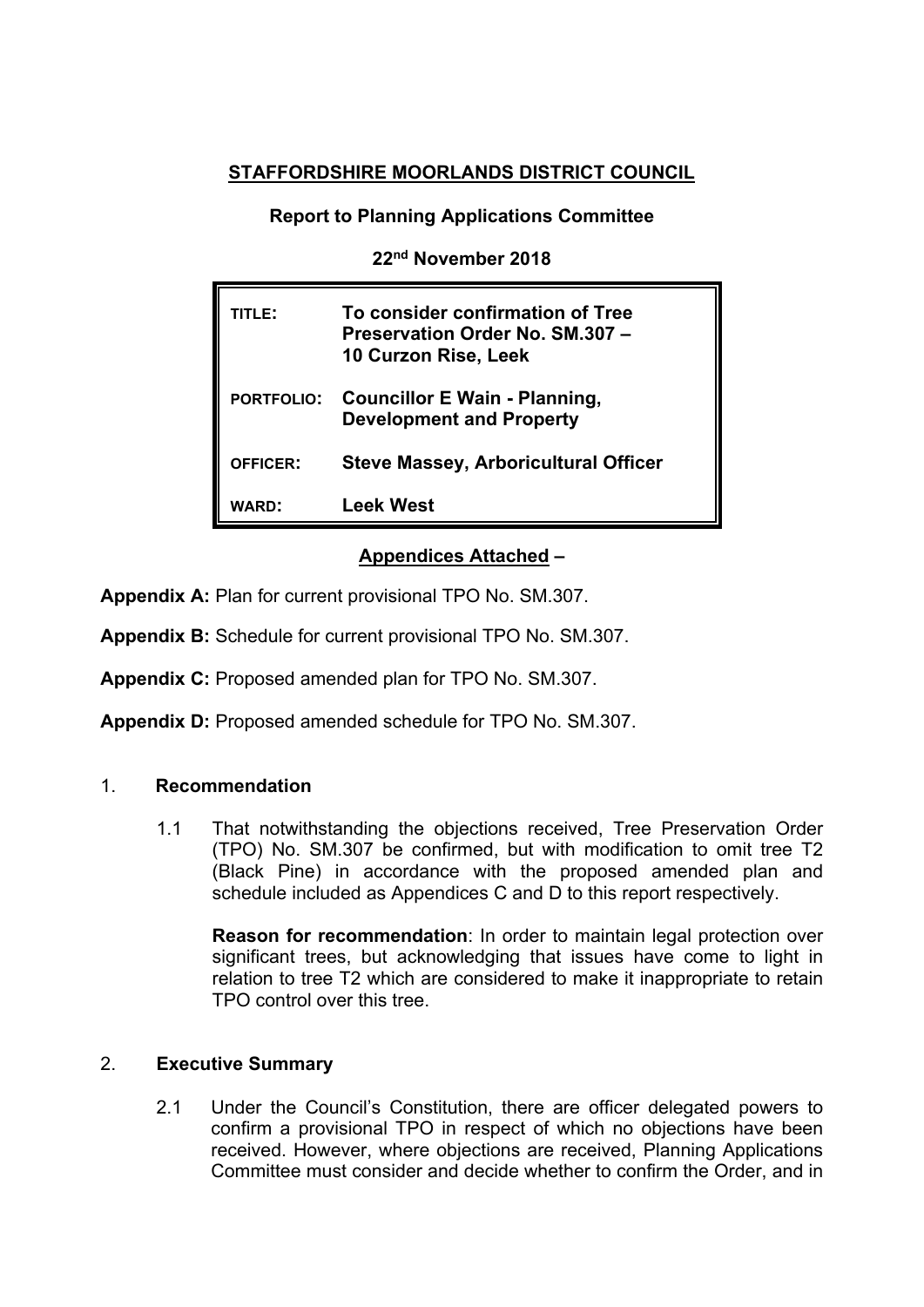doing so must take into account such objections and representations as have been received.

- 2.2 TPO No. SM.307 was made as a provisional Order on 26<sup>th</sup> July 2018, protecting 4 individual trees situated at 10 Curzon Rise. A copy of the provisional TPO plan is attached at Appendix A, and the schedule at Appendix B.
- 2.3 Objection to the TPO has been submitted by the property owners; by the owner/occupier of a neighbouring property Ravenscroft, Westwood Park Drive; and by Leek Town Council. These are considered in detail at Section 5 of this report.
- 2.4 There are issues which have come to light since the TPO was first made. and which are noted in the tree owners' grounds of objection, in relation to structural damage to a retaining wall which appears to be caused by the roots of the Pine tree protected as T2. These issues are considered valid and, on balance, overriding. It is therefore recommended that legal protection over T2 be no longer maintained.
- 2.5 Notwithstanding objections in relation to T1, T3 and T4, it is considered that these trees are of significant public amenity value and appropriately protected by TPO. In conclusion it is now recommended that TPO No. SM.307 be confirmed, but with modification to omit T2.

### **3 Background**

- 3.1 A request for the Council to consider making this TPO was received in May 2016 from the owner/occupier of an immediately adjacent property. The current owners of No. 10 had at that time only recently acquired the property but not taken up occupancy, and the neighbour was concerned that removal of trees may be intended. An initial assessment at that time found that there were several trees considered to be either too close to the dwelling and/or of less than significant public amenity value, and the larger trees which have subsequently been protected were not considered to be under particular threat at the time.
- 3.2 However, the request was repeated in April 2018 after some tree removal had been carried out, together with pruning of the Beech T1 at the property frontage. The neighbour felt strongly that some or all of the larger trees were also under threat, and the owners' subsequent objection has confirmed that to be the case. The TPO was duly made.
- 3.3 Whilst there may well have been some private amenity interest behind the request for a TPO to be made, the trees have been included in the TPO for their contribution to public amenity value and to the character of the local townscape, as seen and appreciated from publicly accessible locations. The neighbour was advised at the time that it is not the purpose of a TPO to protect the private amenity of individual properties or that of their occupiers.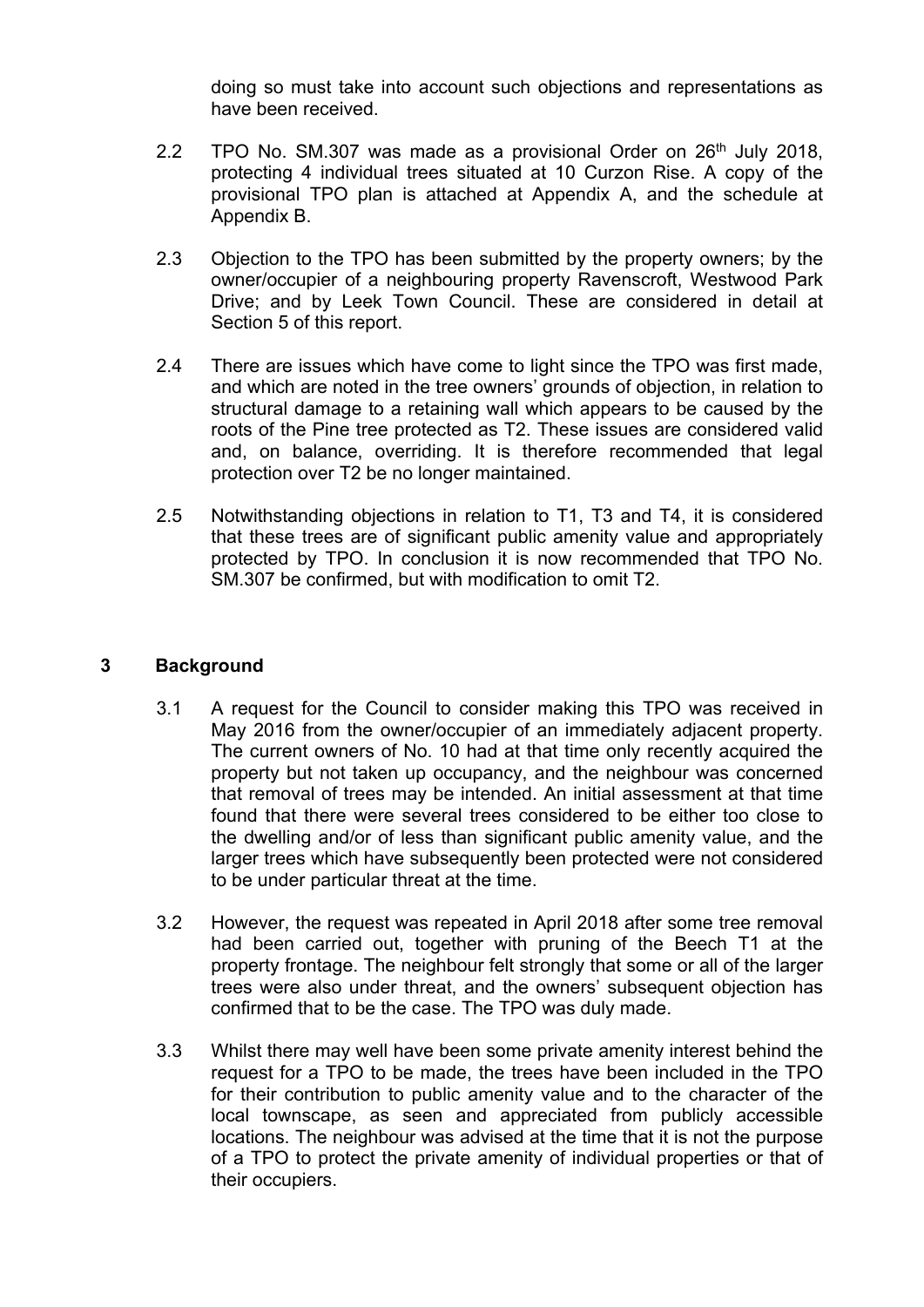3.4 The tree owners, together with another neighbour on Westwood Park Avenue, and also Leek Town Council, have taken up their opportunity to submit objection to the TPO, and these objections must now be taken into account in considering whether to confirm the Order. The purpose of this report is to present the issues, the grounds of objection and comments in response, and to offer guidance and recommendation on resolving this matter to the committee.

#### 4. **Implications**

- 4.1 Community Safety (Crime Nil. and Disorder Act 1998)
- 4.2 Employees Nil.
- 4.3 Equalities This report has been prepared in accordance with the Council's Equal Opportunities policy.
- 4.4 Financial There is no financial liability on this Council arising from making and confirming, or not confirming, a TPO – with or without modification. However, following any subsequent application for consent, anyone suffering loss or damage arising as a consequence of the Council's decision to refuse consent, or to impose conditions when granting consent, may seek compensation from the Council, subject to the provisions of the Town and Country Planning (Trees) (England) Regulations 2012. Any claim must be submitted within 12 months of such an application being determined.
- 4.5 Legal Nil.
- 4.6 Sustainability Confirmation of the TPO would appropriately maintain protection over trees of significant local amenity value, in support of local and national environmental protection objectives and the Council's adopted Tree Strategy.

#### Keith Parker **Head of Operational Services**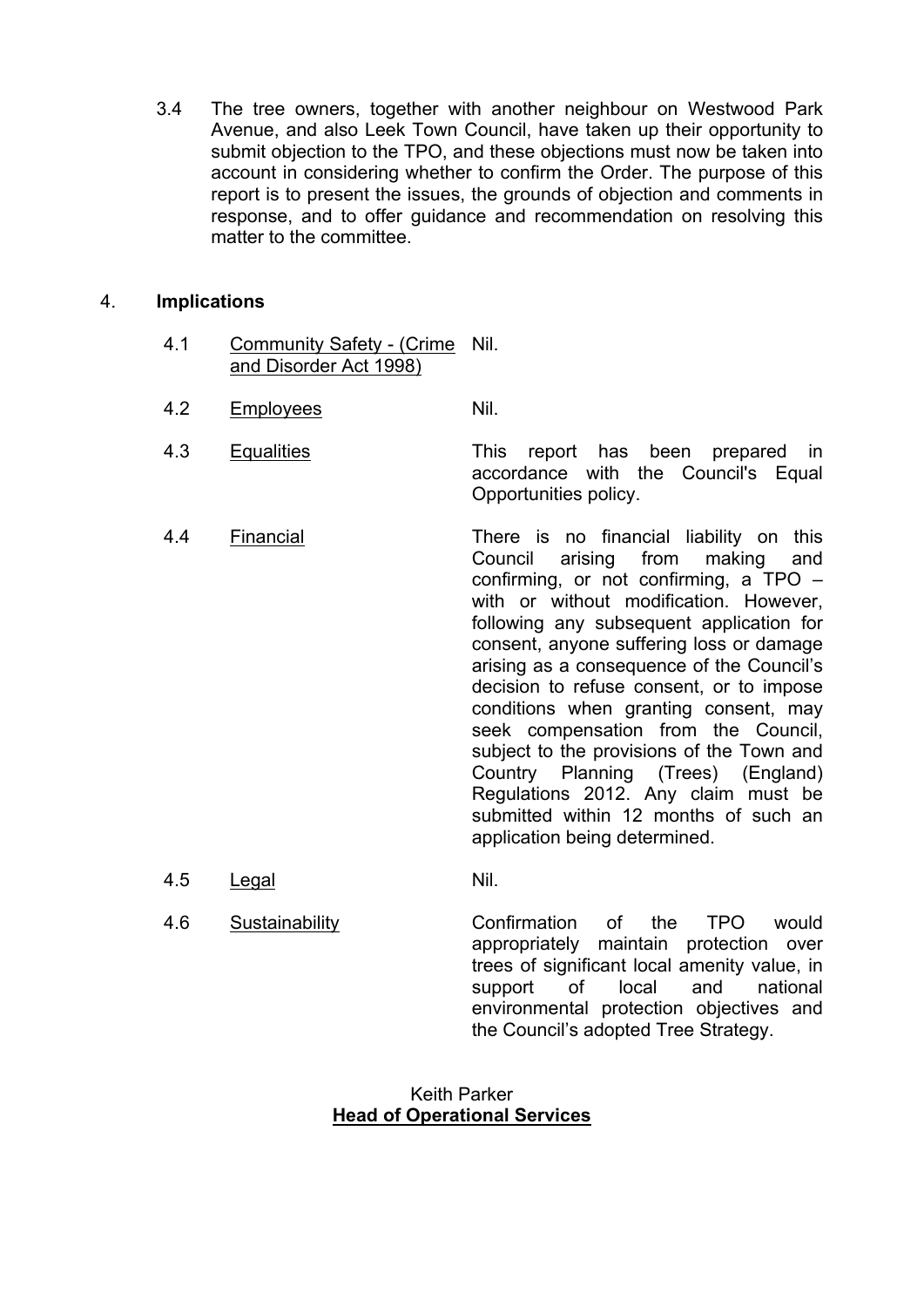**Background Papers Location Contact**

TPO SM.307 By request at: Staffordshire Moorlands District Council Moorlands House Leek

Steve Massey Tel: (01538) 395788

**Decision:**

**Reason:**

**Interests Declared:**

### **5. Detail and Discussion**

- 5.1 The owners of 10 Curzon Rise have raised numerous points in their objection, both in relation to each of the individual trees included in the TPO and more generally. These points are set out below, and addressed with officers' comments in italics following each issue.
- 5.2 The intention is to retain the Beech T1 and manage it conservatively; pruning work was carried out to this tree prior to the TPO being made, which took into account the neighbour's wishes even though this has left the tree somewhat unbalanced and aesthetically poor. In view of sympathetic management intentions, protecting T1 by TPO is not necessary. *Comment: Whilst the pruning work has not been harmful and demonstrates a current intention to retain the tree, this intention may change in the future, or indeed future owners may take a different view. In the meantime, the TPO would not be a constraint to the owners' desire to retain the tree, and a pruning application has very recently been approved under delegated powers to allow some relatively minor work aimed at improving the balance and aesthetics of the lower crown.*
- 5.3 The Pine T2 is considered too tall for a residential garden. The tree is close to the rear of the dwelling, and general clearance work undertaken since the TPO was made has revealed root damage to the adjacent blockwork retaining wall, with roots growing through the wall and notable cracking and disruption to the blocks and mortar joints. *Comment: It is evident that roots from T2 are damaging the retaining wall. Whilst it is not considered to be in imminent danger of collapse, the damage will inevitably get worse while the tree remains in situ, and in these circumstances, not known at the time the Order was made, it would be unreasonable to prevent the owners from dealing with this situation. Maintaining protection over this tree and refusing a future application to fell it, may lead to a liability on the Council to pay compensation for any subsequent damage arising. Although the height of the Pine, estimated as 16-17m, is not considered to be a problem in itself, and the tree is*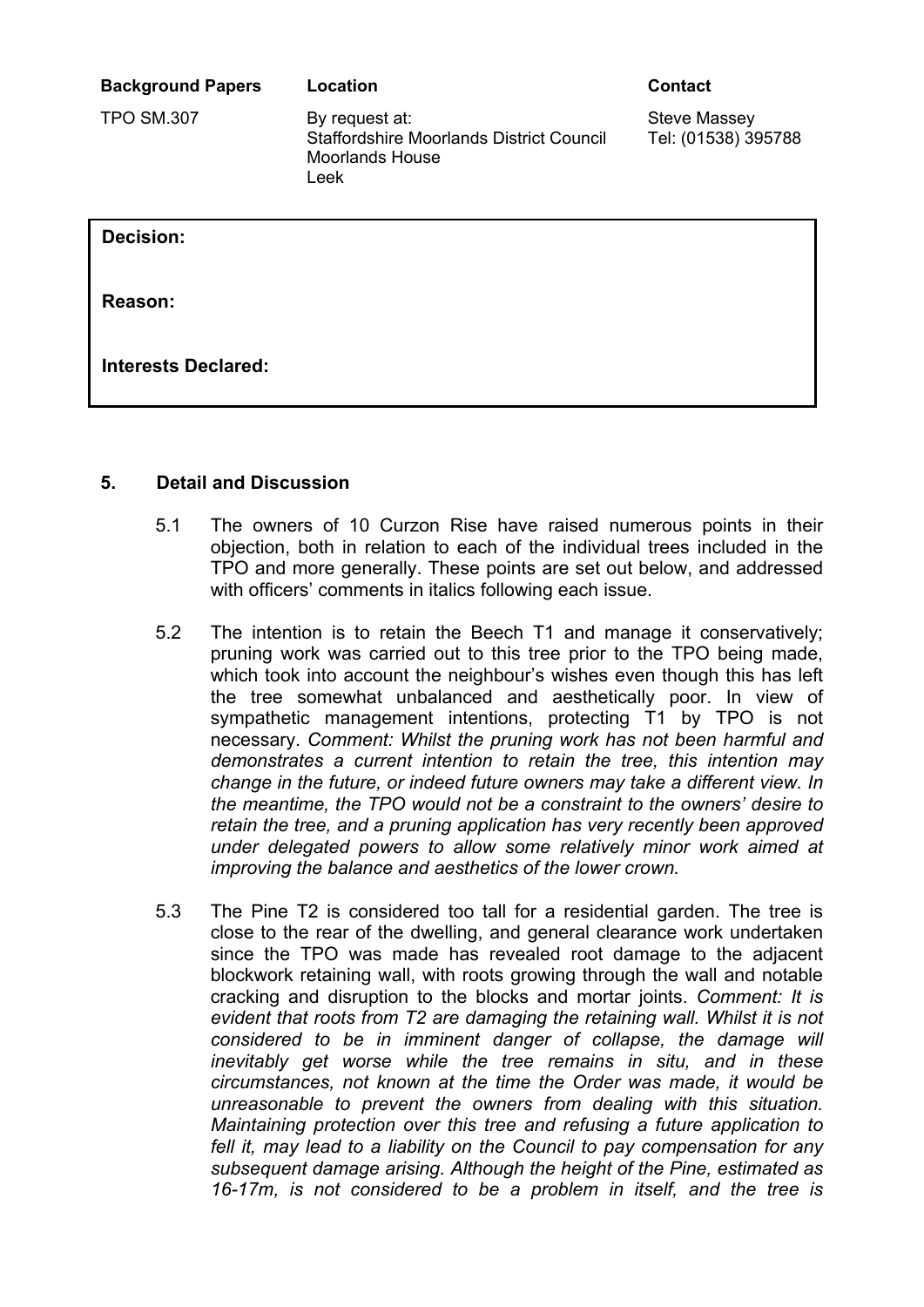*considered to be of significant amenity value which would be lost if it were to be removed, on balance it is recommended that T2 be omitted from the TPO.*

- 5.4 The Cedar T3 is considered too tall and wide for a residential garden, and being non-deciduous is too oppressive. The base of the canopy is too high above ground level to offer the garden itself, and its owners, any significant amenity. *Comment: The Cedar is estimated to be approximately 17-18m tall, with a crown radius of around 7.5m. This is by no means unusual for a mature tree, and there are numerous trees of this size or more, deciduous and evergreen, protected and non-protected, in countless gardens up and down the country. Large trees arguably have greater amenity value, being more readily visible from the surrounding area. A Deodar Cedar is a notably graceful and attractive tree, and the fact that it is evergreen does not detract from this nor in itself make a tree oppressive. The elevated ground level of the back garden of 10 Curzon Rise relative to the house increases the prominence of these trees, but also their perception of dominance. However, the majority of the garden area is clear of the trees' canopies, and with the protected trees generally situated along the northern side the garden will receive a good amount of unobstructed sunlight. The lowest branches of the Cedar come within approximately 2.5 – 3.0m of the ground; this is lower than many mature trees, and whilst still allowing reasonable walking headroom beneath the crown this is comfortably low enough to contribute to the character and amenity of this garden itself.*
- 5.5 The structure of the Cedar T3 is trifurcated, dividing into 3 main stems from the base which is not readily apparent from public viewpoints; this, together with the sloping site, is considered to affect its stability and increase the risk of it falling. A cable brace could be installed between stems, but the owners consider it inappropriate that they should pay for this for the public benefit of a protected tree. *Comment: a triple-stemmed tree is not per se of any less amenity value than a single-stemmed tree. Multi-stemmed trees are by no means unusual, and would not be considered inherently dangerous simply because of such structure. There is no obligation to install a cable brace, and this has not been advised or recommended by the arboricultural officer. Similarly, trees growing on sloping ground have usually adapted to such situation throughout their lives and are not considered to be at notably greater risk of failure.*
- 5.6 The roots of T3 are putting pressure on slabs at the top of the main garden retaining wall compromising their stability. *Comment: The line of slabs on-edge is clearly not designed or constructed to be formal retaining structure, and the pressure of ground water and soil slump could over time contribute to them being displaced. At this distance from the base of a tree, direct contact from root growth alone behind the slabs would be very unlikely to exert sufficient force to push over a paving slab.*
- 5.7 The Leyland Cypress T4 is considered too large and oppressive for the garden, and has excessive height to width ratio. Its position on sloping ground increases risk of it falling. *Comment: These issues are largely already addressed at 5.4 and 5.5 above, in respect of T3. Leyland*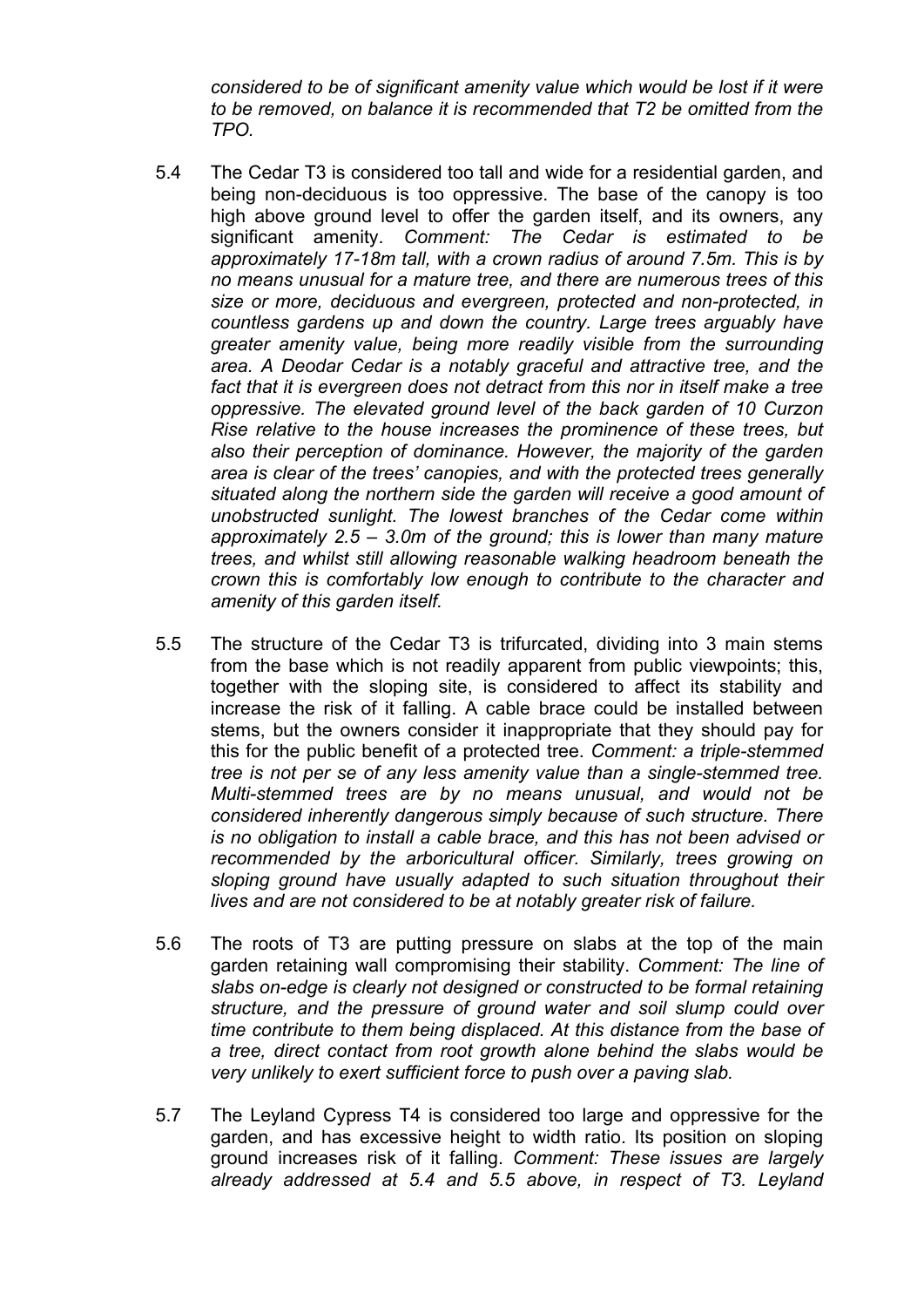*Cypress is by nature of relatively columnar form i.e. tall and narrow; this is simply the characteristic appearance of the species and reflects the natural variation amongst trees.*

- 5.8 The owners contend that the TPO should be revoked on human rights grounds, suggesting that protecting the public amenity value of trees through making a TPO supersedes the interests of the property owner. *Comment: A TPO is just that: a form of control over how a property owner may otherwise choose to manage their trees. But in common with other established controls such as planning permission and listed buildings, their use is not an infringement of human rights but a planning judgement as to what interest should be given precedence in any given situation.*
- 5.9 The owners suggest that in view of the quasi-judicial role of the local planning authority in considering objections to a TPO, the authority should follow the rules of natural justice which provide that those directly affected by a decision must have the opportunity to put their case, and this should include the wider public and not just the owners/occupiers and neighbours of the property where the protected trees are situated. *Comment: Contrary to the owners' contention, The Town and Country Planning (Trees) (England) Regulations 2012 does indeed stipulate the parties who must be informed of a newly made TPO, these being "persons interested in the land affected by the Order" and effectively those directly affected by the TPO and decisions relating to it. Land affected by the Order is defined in these Regulations as the land on which the protected trees are situated. Persons interested in the land affected by the Order are further defined as owners or occupiers of this land together with anyone else known by the authority to be entitled to cut down, lop or top the trees, or work by surface working any minerals in, on or under the land. In the current case, a copy of TPO No. SM.307 was delivered to the owner/occupier of 10 Curzon Rise, and similarly to those of an additional 5 adjacent or close by properties which may be affected by crown overhang, root undergrowth, or indeed any of the trees falling. All these properties were also recipients of an accompanying "Regulation 5 Notice" which sets out procedure for submitting objections or representations, and advises that any such received will be taken into account by the authority in considering whether to confirm the Order. There has therefore been no breach of the rules of natural justice.*
- 5.10 The owners comment on Government guidance referring to suitability of trees for inclusion in a TPO, and suggest that there are many points in the locality from where the trees included in TPO No. SM.307 cannot be seen. *Comment: No doubt true, but equally there are several publicly accessible locations in the vicinity from which these trees can be seen (public highways, public open space) and are considered to make a significant contribution to amenity, thus meeting the guidance. Whilst there is inevitably a degree of subjectivity and opinion in such matters, they are also based on professional judgement and experience. The grounds for making this Order are considered to be valid.*
- 5.11 The owners suggest that 10 Curzon Rise with its oppressive trees is not the norm for other gardens in Curzon Rise. *Comment: whether or not*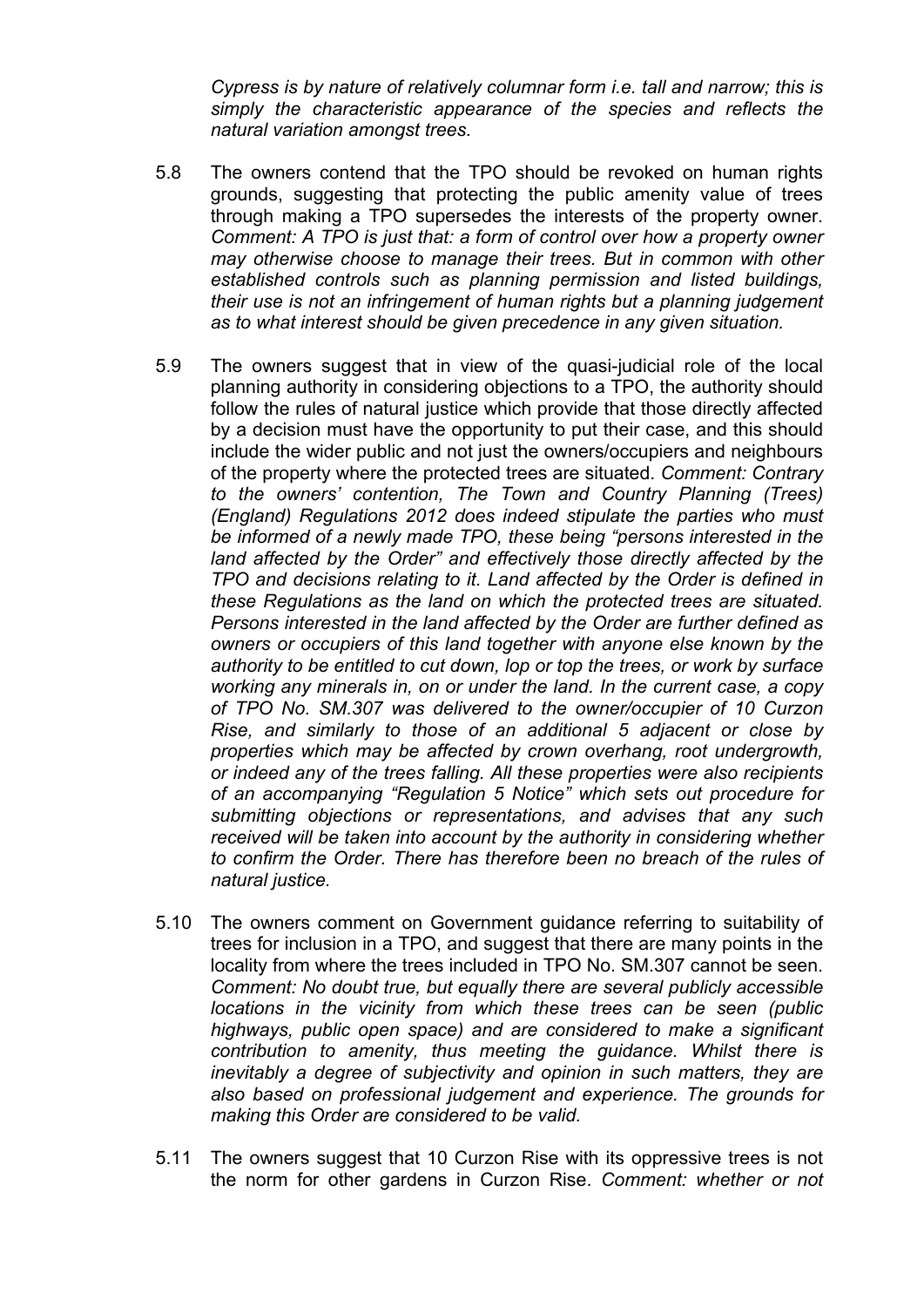*trees are typical of a locality is not relevant to whether or not they should be protected. The authority must consider that it is expedient in the interests of amenity.*

- 5.12 The owners suggest that trees for inclusion in a TPO should be assessed with reference to their characteristics in relation to the local surroundings and setting. They question why only trees on the right hand (northern) side of the garden were included in the TPO. *Comment: The trees at 10 Curzon Rise are considered to contribute significantly to the well-wooded suburban character of the area. This comprises well established mature gardens containing numerous trees of many and varied ages, sizes, species and visual features, together with some highway trees and trees on public open spaces or in local urban woodlands. As is common practice, direct access onto the property of 10 Curzon Rise was not undertaken when surveying for the TPO, in order to avoid drawing attention to tree issues prior to the Order being issued. Other trees which were present in the rear garden at that time were either not considered to be of significant public amenity value or were thought to be part of a group on adjacent property, and so were not included; the majority of these nonprotected trees have since been felled.*
- 5.13 The owners believe they would have a legal challenge as their right to light is affected by 3 oppressive trees on their property (*T2, T3 and T4*). *Comment: other than under a successful High Hedges complaint decision specific to any complaint property in question (in which the high hedge must anyway be in other ownership), no general right to light is known to exist in relation to trees. Even where a legal easement to light is successfully granted (and this is only known in relation to buildings and fixed structures etc, not to trees), this would only be applicable to identified adjacent or nearby properties over which the easement was granted, and a person's own trees (or building or fixed structure for that matter) could not infringe their own right to light in a legal sense. A TPO has no implications for right to light.*
- 5.14 In addition to the above issues raised in objection by the owners of 10 Curzon Rise, the owner/occupier of Ravenscroft, Westwood Park Avenue, has also submitted objection. His grounds of objection are generally similar to the protected tree owners' reasons, relating to: trees considered too big for their situation; risk to surrounding properties due to age and size of trees and sloping ground situation; multi-stemmed form of the Cedar T3 and risk of it failing; questionable amenity value, especially in relation to the form of the Leyland Cypress T4; suggested limited visibility of the back garden trees from the surrounding area. He also suggests that the time and administration involved in applying for and obtaining consent for work to protected trees would deter owners from doing so. *Comment: These issues have mainly been addressed above. The very nature of a TPO is a legal control measure that requires the local planning authority's consent for specified work to protected trees, so this is not a ground of objection which would be given any weight. Indeed, the owners of 10 Curzon Rise already have chosen to submit an application for consent to carry out work to the Beech T1.*